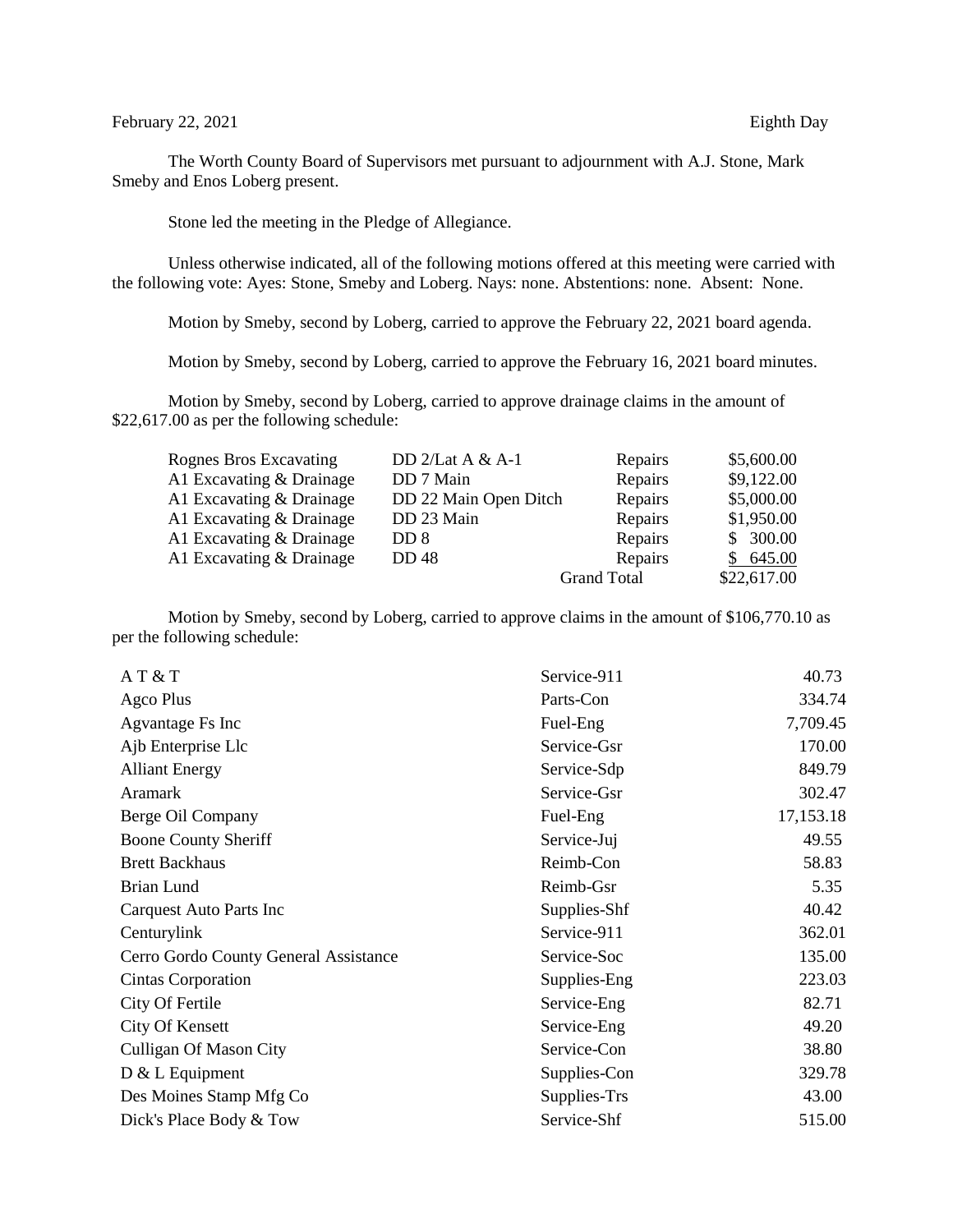| Drivers License Guide Company           | Service-Shf       | 31.95     |
|-----------------------------------------|-------------------|-----------|
| Electronic Specialties Inc              | Supplies-Eng      | 550.00    |
| Fallgatter's Market Inc                 | Supplies-Shf      | 530.38    |
| Federal Auto Upholstery                 | Service-Con       | 170.00    |
| <b>Five Star Cooperative</b>            | Fuel-Eng          | 116.60    |
| Henry M. Adkins & Son Inc.              | Service-Aud       | 1,016.84  |
| Ia Law Enforcement Academy              | Edu-Shf           | 625.00    |
| Ia Secretary Of State                   | Notary-Trs        | 60.00     |
| Ip Pathways                             | Service-Dap       | 758.00    |
| Isaac Hovey                             | Safety-Eng        | 55.96     |
| <b>Isac</b>                             | Edu-Asr           | 500.00    |
| Jessica Reyerson                        | Reimb-Phd         | 50.00     |
| John Deere Financial                    | Service           | 384.08    |
| Johnson Controls Fire Protection Lp     | Service-Gsr       | 4,068.27  |
| Kelly Hardware                          | Supplies-Eng      | 415.81    |
| Kevin Springer Construction             | Service-Gsr       | 320.00    |
| Larsen Plumbing & Heating Inc           | Service-Gsr       | 1,093.42  |
| <b>Lawson Products Inc</b>              | Supplies-Eng      | 1,215.27  |
| Luckason Tractor Repair                 | Supplies-Con      | 416.00    |
| Mail Services Llc                       | Service-Trs       | 261.08    |
| <b>Manly Junction Signal</b>            | Service-Sup & Aud | 537.90    |
| Marco Technologies Llc                  | Service-Dap & Asr | 731.96    |
| Matt Parrott/Storey Kenworthy           | Supplies-Trs      | 42.00     |
| Mercyone North Iowa Occupational Health | Service-Eng       | 84.00     |
| <b>Nelson Family Trust</b>              | Rent-Shf          | 300.00    |
| Niacc                                   | Edu-Shf           | 260.00    |
| Niacog                                  | Service-Ndp       | 1,000.00  |
| Northwood Anchor Inc                    | Service-Vaf       | 2,619.76  |
| Nuss Truck & Equipment Inc              | Parts-Eng         | 4,518.79  |
| Peopleservice Inc                       | Service-Wat & Wwt | 14,131.00 |
| <b>Pinnacle Quality Insight</b>         | Service-Phd       | 154.50    |
| <b>Pitney Bowes</b>                     | Supplies-Dap      | 237.98    |
| Reindl Repair                           | Service-Phd       | 1,000.42  |
| Shred Right                             | Service-Gsr       | 456.70    |
| Singelstad's Hardware                   | Supplies-Eng      | 41.88     |
| Stanard & Associates Inc                | Service-Sup       | 42.84     |
| <b>State Hygienic Laboratory</b>        | Service-San       | 152.00    |
| <b>Street Cop Training</b>              | Edu-Shf           | 199.00    |
| <b>Trading Post</b>                     | Supplies-Eng      | 199.88    |
| Ver Helst Snyder Drug                   | Supplies-Phd      | 415.93    |
| Verizon Wireless                        | Service-Eng       | 186.86    |
| Visa                                    | Service-Shf       | 1,656.04  |
| W.Reeves And Associates Inc.            | Supplies-Shf      | 6,240.00  |
| Waste Management Of Iowa Inc            | Service-Sdp       | 2,650.00  |
|                                         |                   |           |